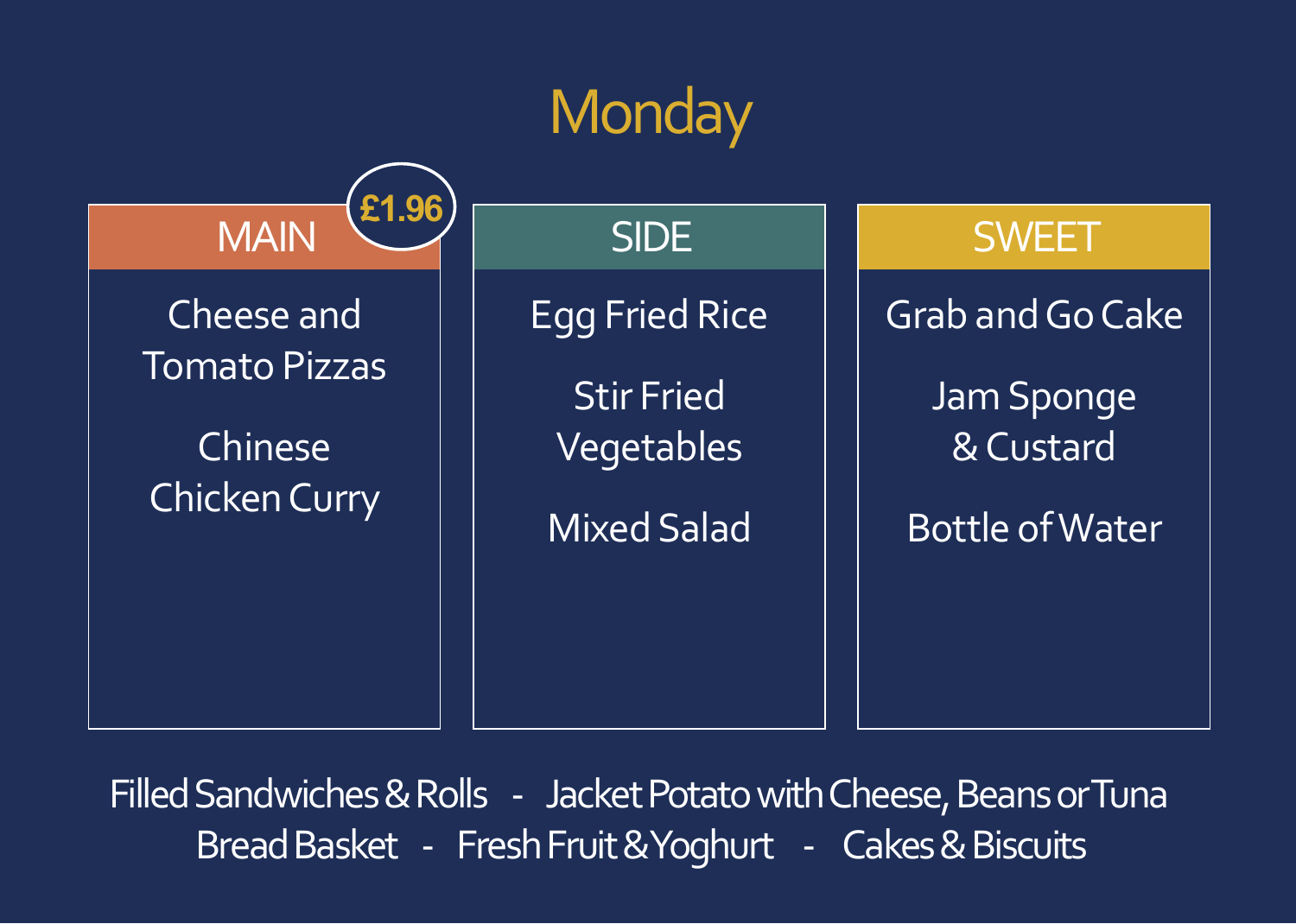# **Tuesday**



SIDE

Roasted Vegetable Pasta

Garden Peas

**Cauliflower** Cous Cous

Garlic Bread

#### **SWEET**

Grab and Go Cake Grannys Apple Flap Jack

Bottle of Water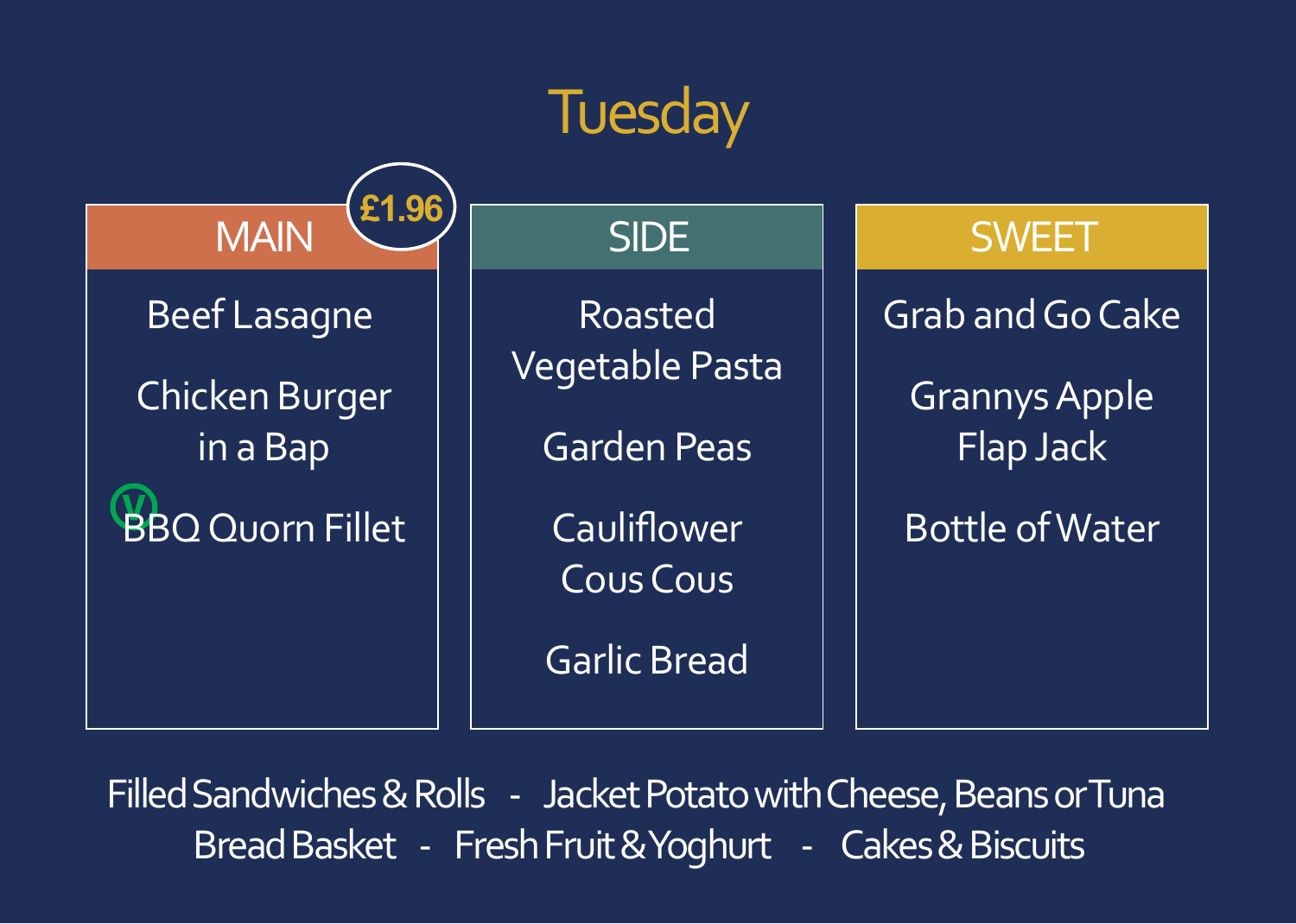### **Wednesday**

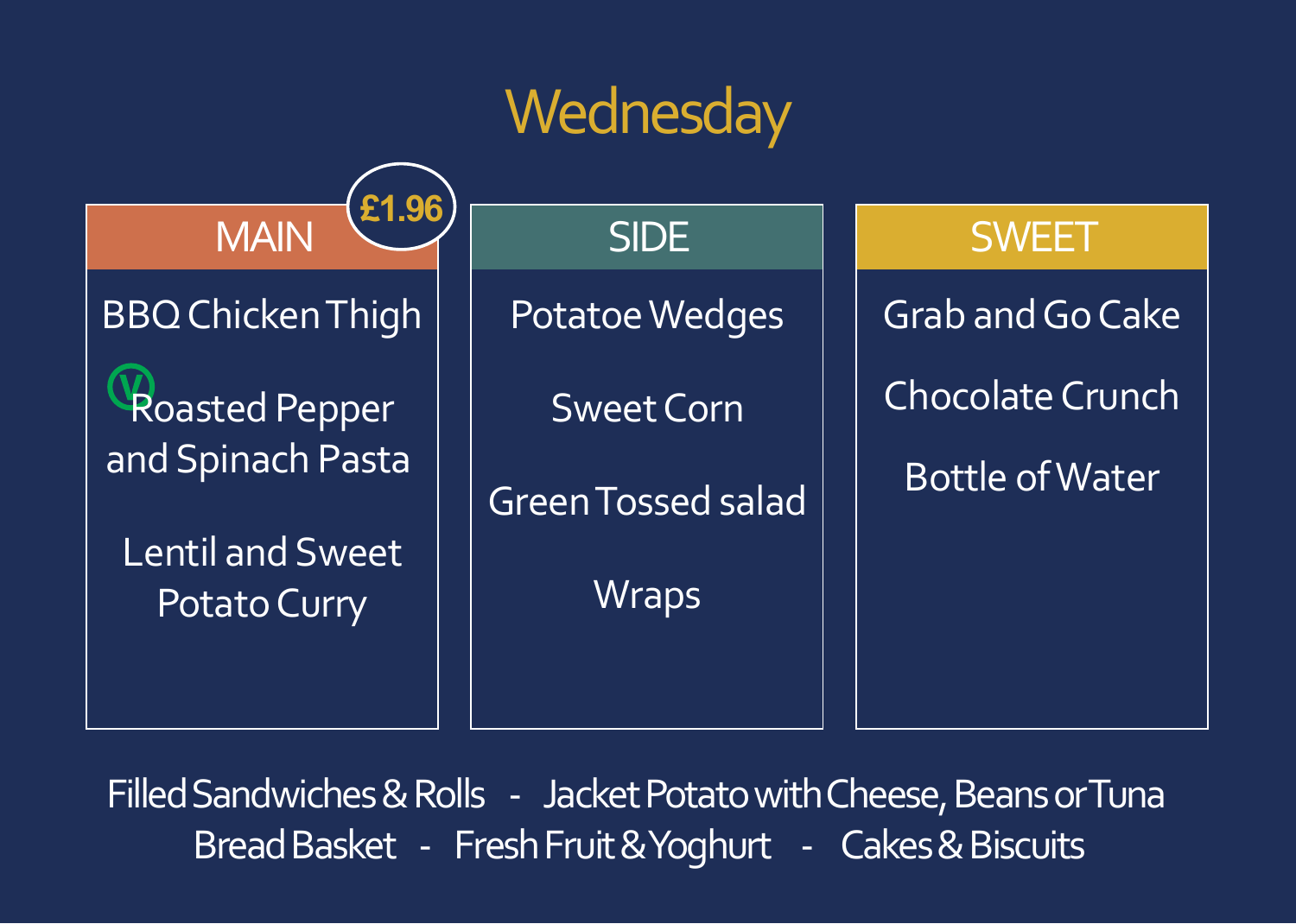# **Thursday**

MAIN Roast Turkey and Seasoning Quorn and Pepper Stir Fry

**£1.96**

Hot Roast Meat Baps Roast Potatoes

SIDE

Broccoli & Carrots

Green Salad

Floured baps

**SWEET** 

Grab and Go Cake Apple Crumble with Custard

Bottle of Water